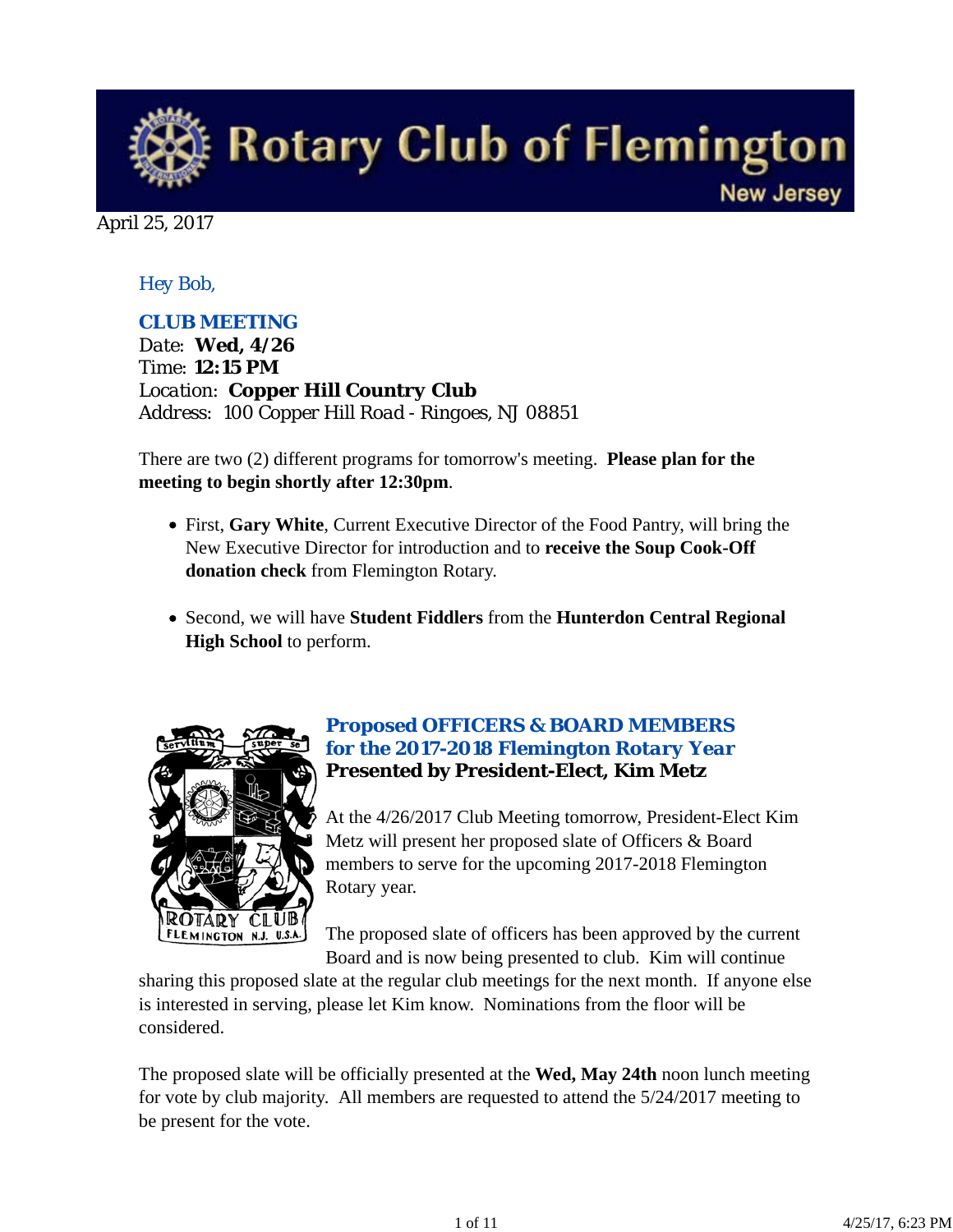The proposed slate is as follows:

| <b>Club President</b> | <b>Kim Metz</b>                               |
|-----------------------|-----------------------------------------------|
| President-Elect       | <b>Allan Vera</b>                             |
| Secretary             | <b>Kyle Fogarty</b>                           |
| Treasurer, General    | <b>Nik Kritharis</b>                          |
| Treasurer, Lunch      | <b>Michael Goodwin</b>                        |
| <b>Board Member</b>   | <b>D.J. Wright</b> (Immediate Past President) |
| <b>Board Member</b>   | <b>Sandy Clark</b>                            |
| <b>Board Member</b>   | <b>Joe Ziegler</b>                            |

# **Proposed Slate of 2017-2018 RCOF Officers & Board Members**

### *Proposed OFFICERS & BOARD MEMBERS for the NEW FLEMINGTON ROTARY FOUNDATION* **Presented by President-Elect, Kim Metz**

At the 4/26/2017 Club Meeting tomorrow, President-Elect Kim Metz will present the proposed slate of officers for the new Flemington Rotary Foundation that is being formed.

The proposed slate of officers has been approved by the current Board and is now being presented to club. Kim will continue sharing this proposed slate at the regular club meetings for the next month.

The proposed slate will be officially presented at the **Wed, May 24th** noon lunch meeting for vote by club majority. All members are requested to attend the 5/24/2017 meeting to be present for the vote.

The proposed slate is as follows:

| <b>Foundation President</b> | <b>Kim Metz</b> $(1$ -year)     |
|-----------------------------|---------------------------------|
| Vice-President              | <b>Bob Chittenden</b> (2-years) |
| Secretary                   | <b>Sandy Clark</b> (3-years)    |

# **Proposed Slate for the Flemington Rotary Foundation**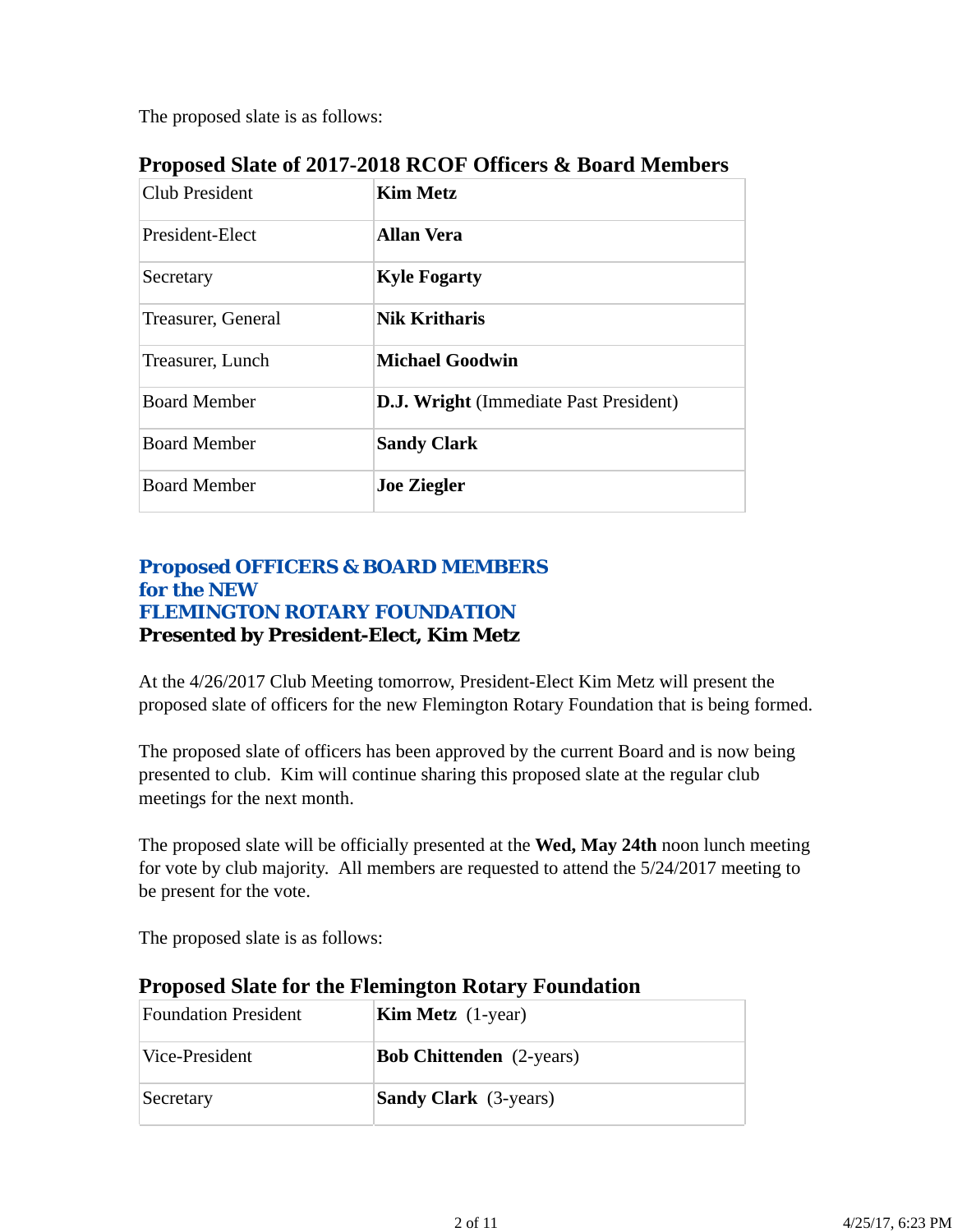| Treasurer           | <b>Mick Schaible</b> (4-years)  |  |
|---------------------|---------------------------------|--|
| <b>Board Member</b> | <b>D.J.</b> Wright $(5$ -years) |  |



# *9th Annual Rotary BARK IN THE PARK DOG WALK*

**Sunday, June 4, 2017** Registration: **10:30am** Walk: **11:00am** to **2:00pm** Location: **Flemington Boro Park** Address: 43 Park Avenue, Flemington, NJ 08822

Join your friends and neighbors for a great day of fun, exercise and fellowship in Historic Downtown Flemington!

All net proceeds of the event go to Rotary Charities and local pet rescue organizations, especially **Animal Alliance**, a non-profit, volunteer-run pet adoption and spay/neuter outreach animal welfare organization.

You can also enjoy great food from several local restaurants (for people!), plus fabulous pet contests, including best pet costume and most photogenic pet, to name a few.

There will also be terrific live music from **SunDog**!

**Click Here** or visit www.FlemingtonRotaryNJ.org for more information, or click the links below to download the following event forms:

- **Walker Registration Form**.
- Event Brochure Coming Soon.
- **Sponsor Registration Form**.
- **Vendor Registration Form**.

#### **Event Rules**:

- 1. We welcome well-mannered, friendly, non-aggressive dogs & pets.
- 2. Leashes are required (no longer than 6' & no retractable leashes, please).
- 3. Walk will take place rain or shine no refunds.
- 4. Dogs should wear current rabies tag or have proof of vaccination.
- 5. Limit 3 dogs per walker.
- 6. Scooping is required (bags provided).
- 7. Please stay on the sidewalks.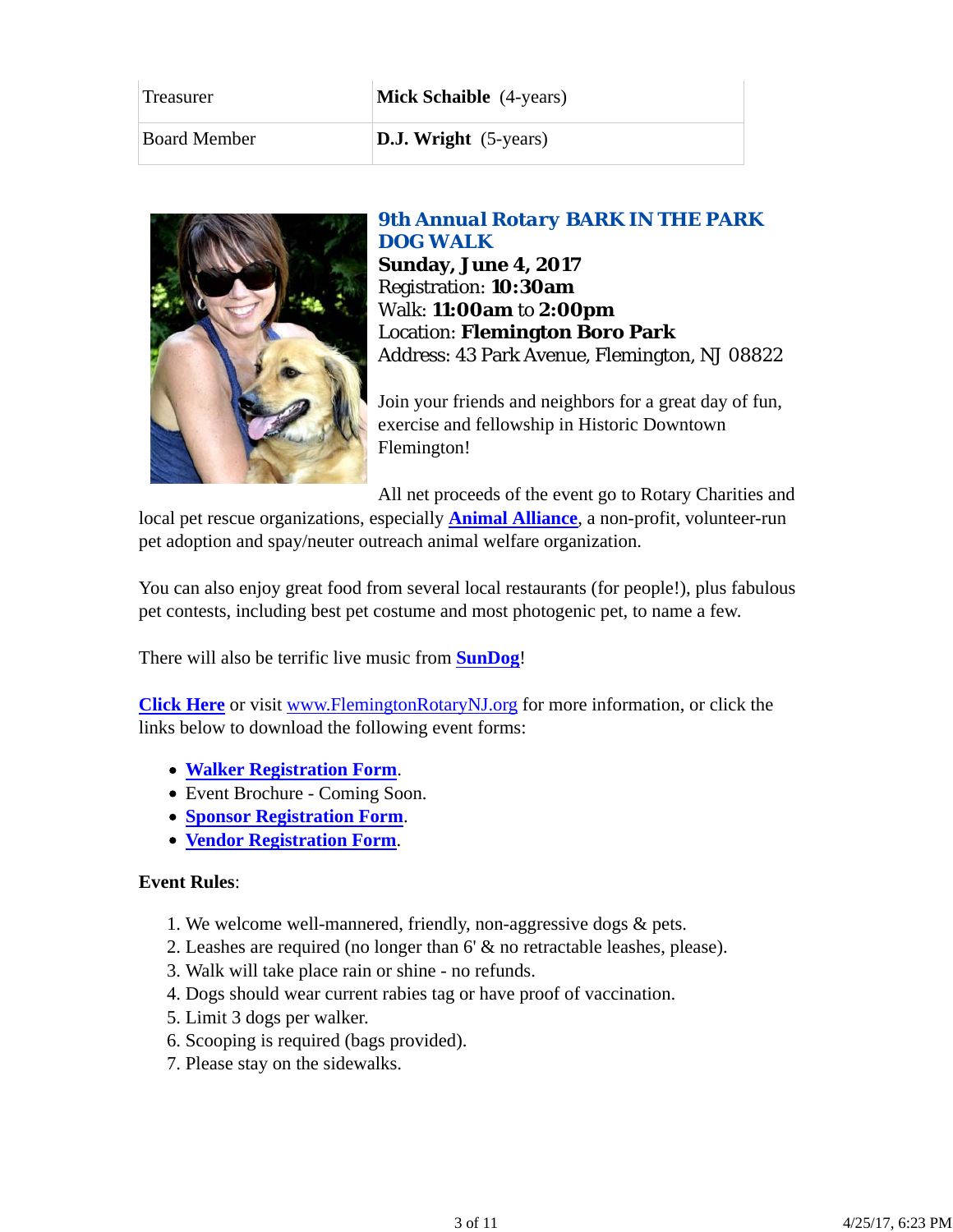# *NEW MEMBER* **Dianne Durland**

The Membership Committee, Board and club have approved **Dianne Durland** for membership in the Rotary Club of Flemington. Dianne was proposed by Jim Davidson. She will have the classification of "**Community Banking**". She is the Assistant Vice President / Relationship Manager for Unity Bank located on Main Street in Flemington. She lives in Somerville, NJ. Dianne previously chaired the Young Entrepreneur Award Committee for the Bridgewater-Somerville Rotary Club. Her other activities include being an Ambassador for the H.C. Chamber of Commerce and being a Board Member of the Somerville Board of Education.

President D.J. announced this information at the 3/29/2017 lunch meeting. Members had until the end of business on Wednesday, 4/5/2017 to submit a written objection to the board. Since no objections were received, Dianne is eligible for membership and will have her Orientation meeting scheduled.

# *BEYOND THE HUNT* **Article by Bob Newland**

You may recall, our fellow member Bob Newland and his wife Traci visited South Africa last year. When they returned from their trip they initiated a humanitarian project to restore a building at a foster home into a school. Through social media, networking and a generous grant from our Rotary District, they were able to complete the remodel by the end of the year. The Cornerstone foster home serves approximately 32 children. To read more about the project you can visit the link below. Bob also authored a magazine article that was published by the Lehigh Valley Chapter of Safari Club International in their 2016 Annual.

**Click Here** to view the article that Bob wrote. Very nice job, Bob!



#### *The Flemington Rotary MEMBER DIRECTORY Is Updated on the Website*

A PDF copy of the Club Directory kept on the club website, located on the password protected "**Members Only**" page. To access this, simply goto **www.FlemingtonRotaryNJ.org** and click on "Members

Only" in the upper left. The page is password protected. If you do not have the password, simply email us and request it.

If you see any updates that need to be made (a change of address, email, phone number, something is not listed correctly, etc.), please email Sandy Clark and request any changes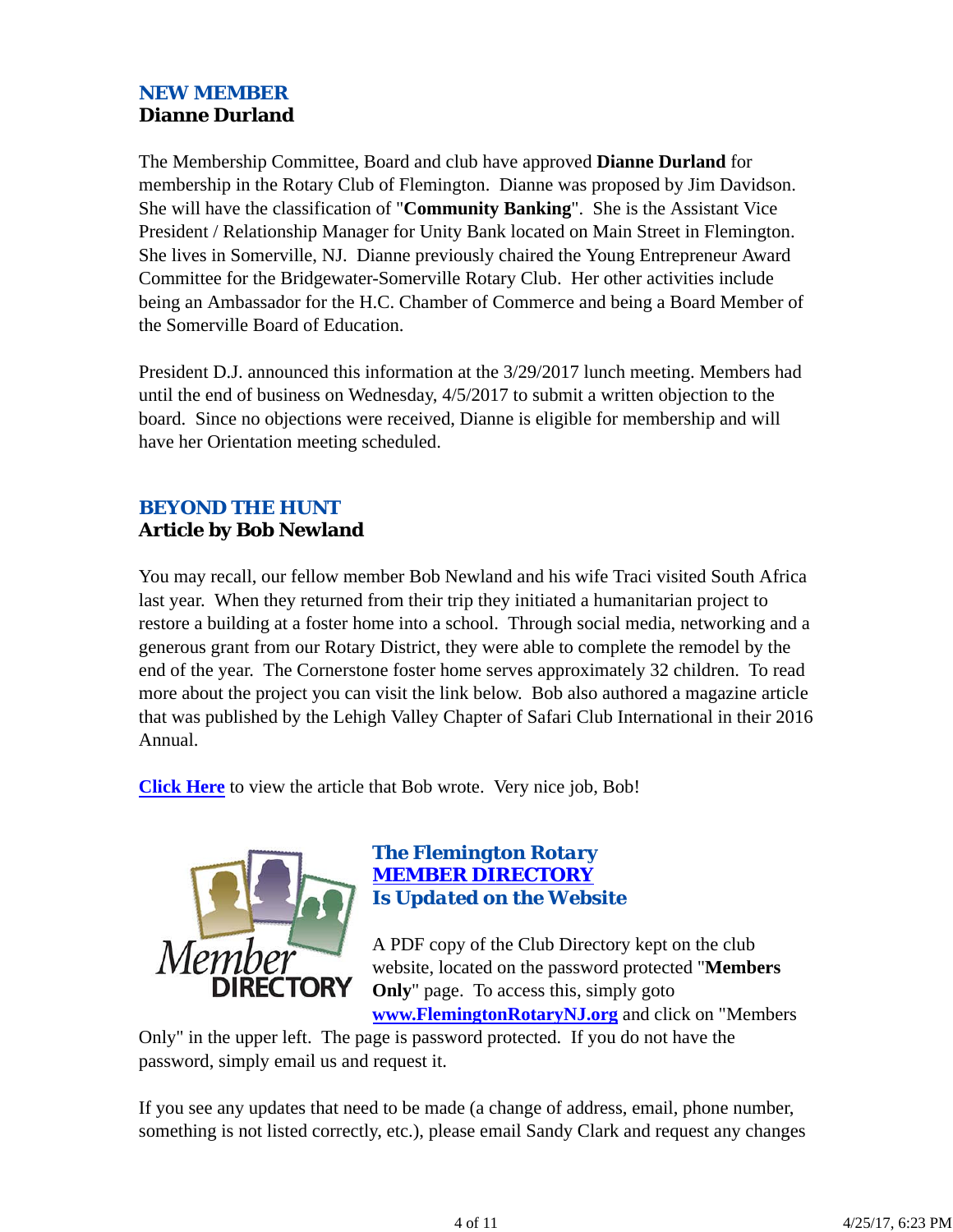to be made. **Click Here** to generate an email to Sandy.



#### *SPEAKERS & PROGRAMS BEING SOUGHT*

Mick Schaible is looking for some ideas for upcoming meeting programs and speakers. If you have any leads, please pass them onto Mick, who will follow-up to schedule the speaker.

**Click here** to generate an email directly to Mick.



# *HUNTERDON COUNTY CHAMBER OF COMMERCE*

As you know, the Rotary Club of Flemington is a member of the H.C. Chamber of Commerce. This enables all Rotarians the ability to attend a Chamber function as a "member". If someone asks you what your business is, you would explain that you are a member representing the Rotary Club of Flemington. **Click Here** to visit the Chamber website for a listing of upcoming events.

## *ROTARY DISTRICT 7510 NEWS*

**Click Here** to read the current news from our Rotary District 7510.

# *UPCOMING DATES TO NOTE:*

Wed, 4/26: Student Fiddlers from the Hunterdon Central Regional High School. Plus, Gary White, Current Executive Director of the Food Pantry, will bring the New Executive Director for introduction and to receive the Soup Cook-Off donation check from Flemington Rotary. **Please plan for this meeting to start early this day**.

Wed, 5/03: Kim Metz: New Fundraiser Idea. Also, we will have Paul & Alison Perrottet visiting us from the Rotary Club of Flemington located in Victoria, Australia. Paul is a Past-President, Club Webmaster and Rotary Foundation Director for their club. For more info about their club, visit: www.rotaryflemington.org.au

Wed, 5/10: TBA. Wed, 5/17: TBA. Wed, 5/24: TBA. Wed, 5/31: H.C.R.H.S. Madrigal Girls Chorus.

Wed, 6/07: TBA.

Wed,  $6/14$ : Rev. Stefan Hippler, who is a member of the Rotary Club of Signal Hill Cape Town, South Africa. He will be speaking about HOPE Cape Town, Rotary's fight against aids in Cape Town Africa. The nature of the presentation is to share the important work being done by HOPE Cape Town on behalf of children and their families, who suffer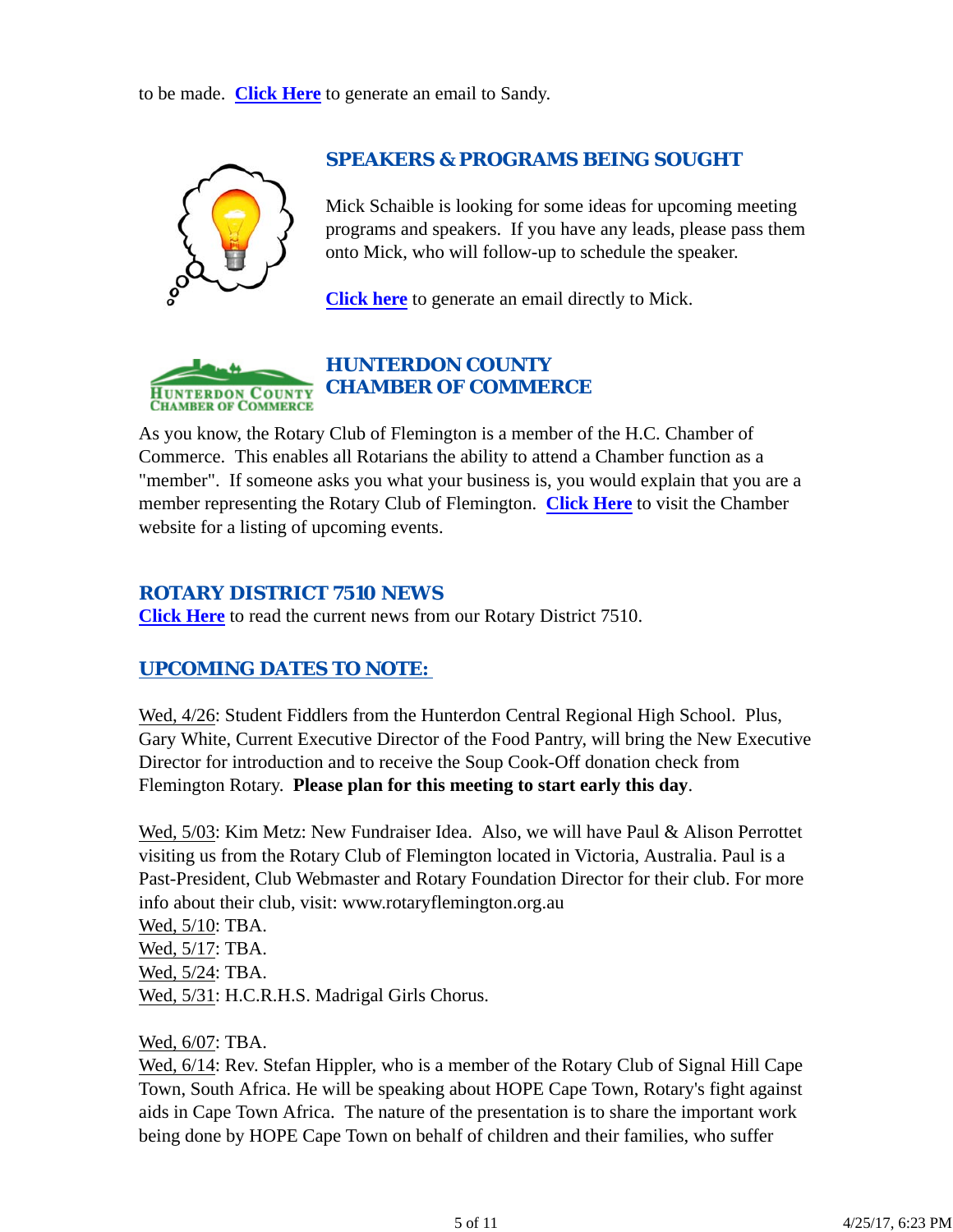from AIDS and related illnesses, in the Western Cape. HOPE Cape Town is a Non-governmental/not for profit agency. Rev. Hippler is the co-founder of HOPE Cape Town and currently the Director. He also serves as a Director of HOPE Cape Town USA.

Wed, 6/21: TBA. Wed, 6/28: Tentative Date for the **Changing of the Guard Dinner**.

**Next RCOF Board Meeting**: Tues, TBA at 5:30 PM. (Held bi-monthly). **Next Membership Meeting**: Wed,  $5/10/2017$  at 1:30 PM (Usually the 2<sup>nd</sup> Wed).

## **Upcoming RCOF Club Events, Fundraisers, Fellowship Events, Etc**.:

6/4/17 (Sun): Bark In The Park (Dog Walk) TBA: Pedals for Progress Bicycle Collection

#### **Rotary District 7510 Events & Functions:**

5/5 to 5/7/17: District Conference at the Shawnee Inn 5/15/17: District Assembly 6/10 to 6/14/17: Rotary International Convention in Atlanta, Georgia 6/29/17: District Changing of the Guard

## *COMMITTEE LIST:*

**Click Here** to download the listing of all current Club Committee's and its members.

# *"MEMBERS ONLY" WEBSITE:*

# **Click Here for the Members Only section of the website to find:**

- 1) The "Membership Proposal Form" to propose a new member.
- 2) New Member Information.
- 3) An Online Copy of the Club Membership Directory.
- 4) A Link to All Photos Albums of the Club.

# *ROTARY WEBSITE LINKS:*

Rotary International: **www.Rotary.org** Rotary District 7510: **www.RotaryNJ.org**

# *NEARBY ROTARY CLUB MEETINGS:*

As A Rotarian, you are Welcome to attend a Rotary Club meeting anywhere in the world. Click here for the Rotary Club Locator App. Or see below for some local meetings:

#### Mondays

**Lambertville/New Hope** (6:30 pm) - Lambertville Station Restaurant; 11 Bridge Street, Lambertville NJ 08530 **Piscataway** (12:15 pm) - Radisson Hotel; 21 Kingsbridge Road, Piscataway, NJ 08854

#### Tuesdays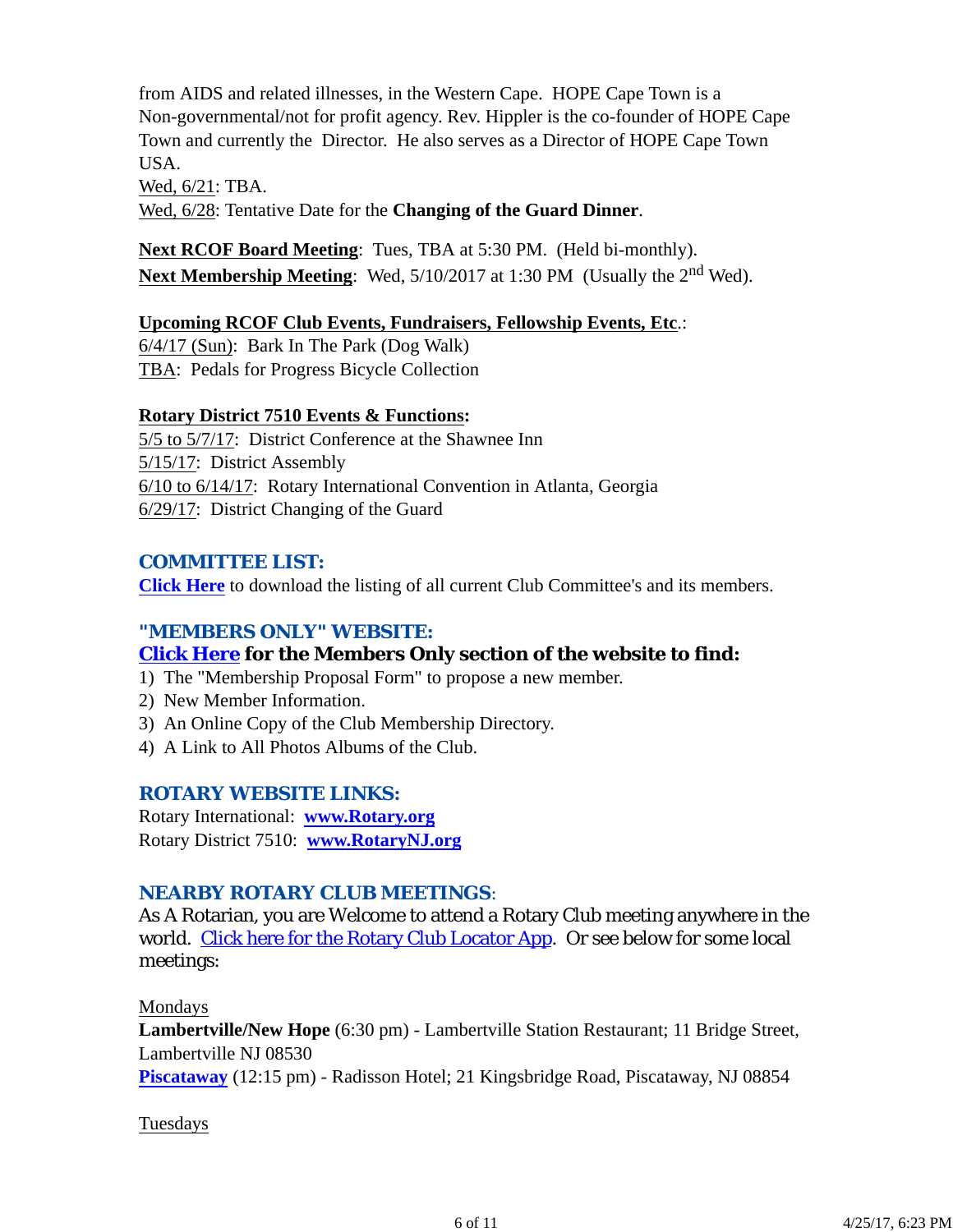**Whitehouse** (12:15 pm) - Max's 22; 456 Route 22 West, Whitehouse Station, NJ 08889 **Princeton** (12:15 pm) - The Nassau Club; 6 Mercer Street, Princeton, NJ 08540 **Bridgewater-Bound Brook** (12:15 pm) - Arbor Glenn; 100 Monroe St, Bridgewater 08807

#### Wednesdays

**Branchburg Township** (7:30 am): Stoney Brook Grille; 1285 Route 28, North Branch, NJ 08876

**Flemington** (12:15pm): Copper Hill Country Club; 100 Copper Hill Road, Ringoes, NJ 08851

**Hillsborough Township** (6:15 pm): Pheasant's Landing; 311 Amwell Road (Rt. 514), Hillsborough, NJ 08844

#### Thursdays

**Clinton Sunrise** (7:30 am): Clinton Fire Department; New Street, Clinton, NJ 08809 **Somerville/Bridgewater** (12:15 pm): Bridgewater Manor; 1251 US Highway 202/206, Bridgewater, NJ 08807

**Trenton** (12:15 pm): Freddie's Tavern; 12 Railroad Avenue, West Trenton, NJ 08628

#### Fridays

**North Hunterdon** (12:15 pm): Beaver Brook County Club; 25 County Club Drive, Annandale, NJ 08801

**Princeton Corridor** (12:15pm): Hyatt Regency; 102 Carnegie Center, Rt. 1 North, Princeton, NJ 08540

## eClub **Rotary eClub of Hunterdon Horizon**: View website for meetings or online makeups.

RI President's Call for Action in **2016-2017**: **"Rotary Serving Humanity"**

# **Rotary Club of Flemington - Our 93rd Year**

Founded October 3, 1923 \* Charter #1529 \* District 7510

| Club President      | Daniel James "D.J." Wright                      |  |
|---------------------|-------------------------------------------------|--|
| President-Elect     | <b>Kim Metz</b>                                 |  |
| Secretary           | Karen Widico                                    |  |
| Treasurer, General  | <b>Bob Newland</b>                              |  |
| Treasurer, Lunch    | <b>Michael Goodwin</b>                          |  |
| <b>Board Member</b> | <b>Mick Schaible</b> (immediate Past-President) |  |
| <b>Board Member</b> | <b>Sandy Clark</b>                              |  |
| <b>Board Member</b> | <b>Joe Ziegler</b>                              |  |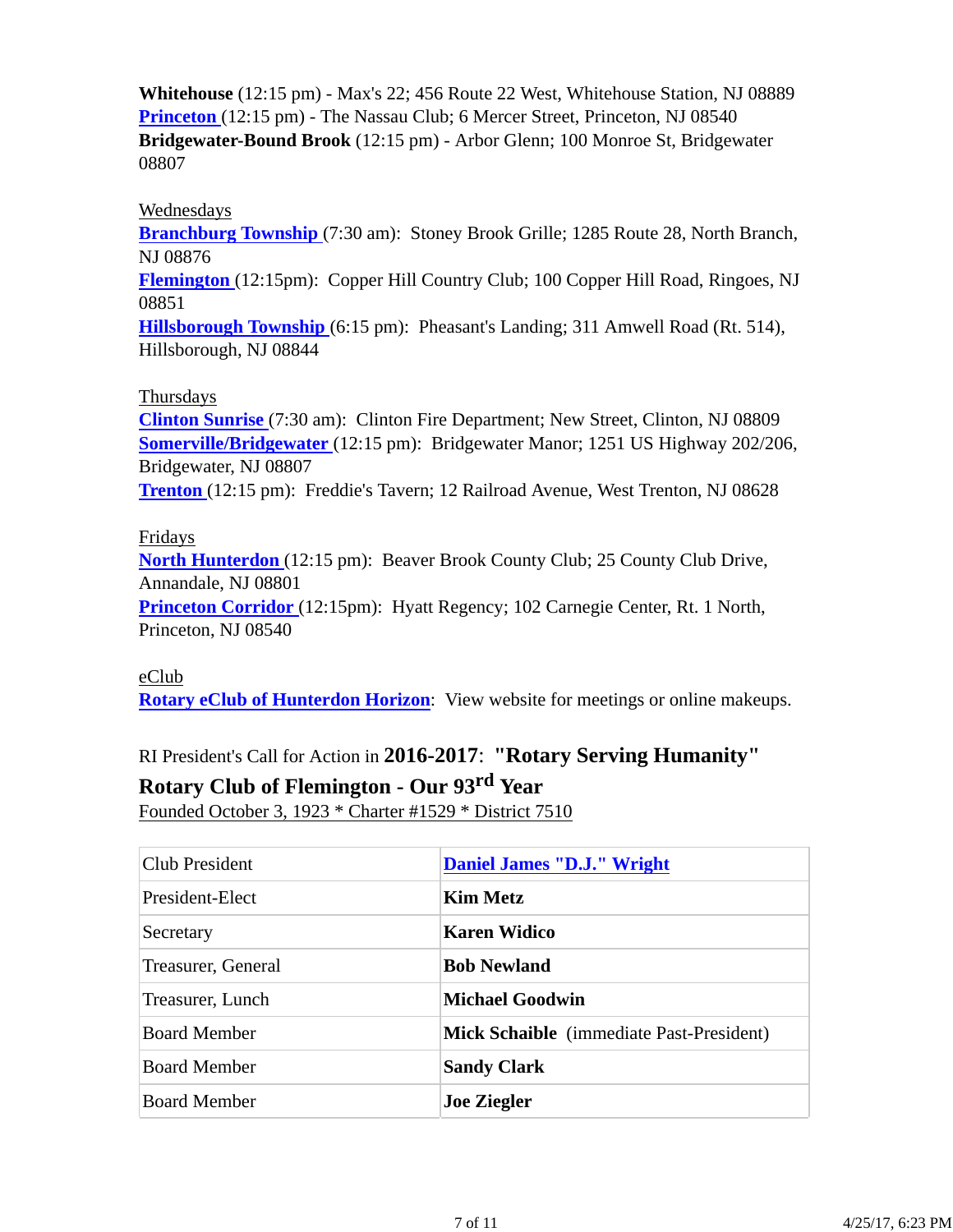| Sergeant-at-Arms                         | <b>Ken Skowronek</b>                              |
|------------------------------------------|---------------------------------------------------|
| R.I. President                           | <b>John F. Germ</b> (Chattanooga, Tennessee, USA) |
| District Governor (DG)                   | <b>Charles Minton</b> (Union, NJ)                 |
| District Governor Elect (DGE)            | <b>Bob Zeglarski</b> (Roselle-Rosselle Park)      |
| District Governor Nomimee (DGN)          | John Shockley (Hillsborough)                      |
| <b>Assistant District Governor (ADG)</b> | <b>Albert Varga</b> (Lambertville-New Hope)       |

Club Meetings: **Wednesday, 12:15 pm, Copper Hill Country Club** 100 Copper Hill Road, Ringoes 08551



*MISSION STATEMENT*: The mission of Rotary International is to assist and guide Rotarians and Rotary clubs to accomplish the Object of Rotary to ensure Rotary's continuing relevance and to help build a better world, emphasizing service activities by individuals and groups that enhance the quality of life and human dignity, encouraging high ethical standards, and creating greater understanding among all people to advance the search for peace in the world.

**THE OBJECT OF ROTARY:** The object of Rotary is to encourage and foster the ideal of service as a basis of worthy enterprise and, in particular, to encourage and foster:

**1st**: The development of acquaintance as an opportunity for service;

**2nd**: High ethical standards in business and professions, the recognition of the worthiness of all useful occupations, and the dignifying of each Rotarian's occupation as an opportunity to serve society;

**3rd**: The application of the ideal of service in each Rotarian's personal, business and community life;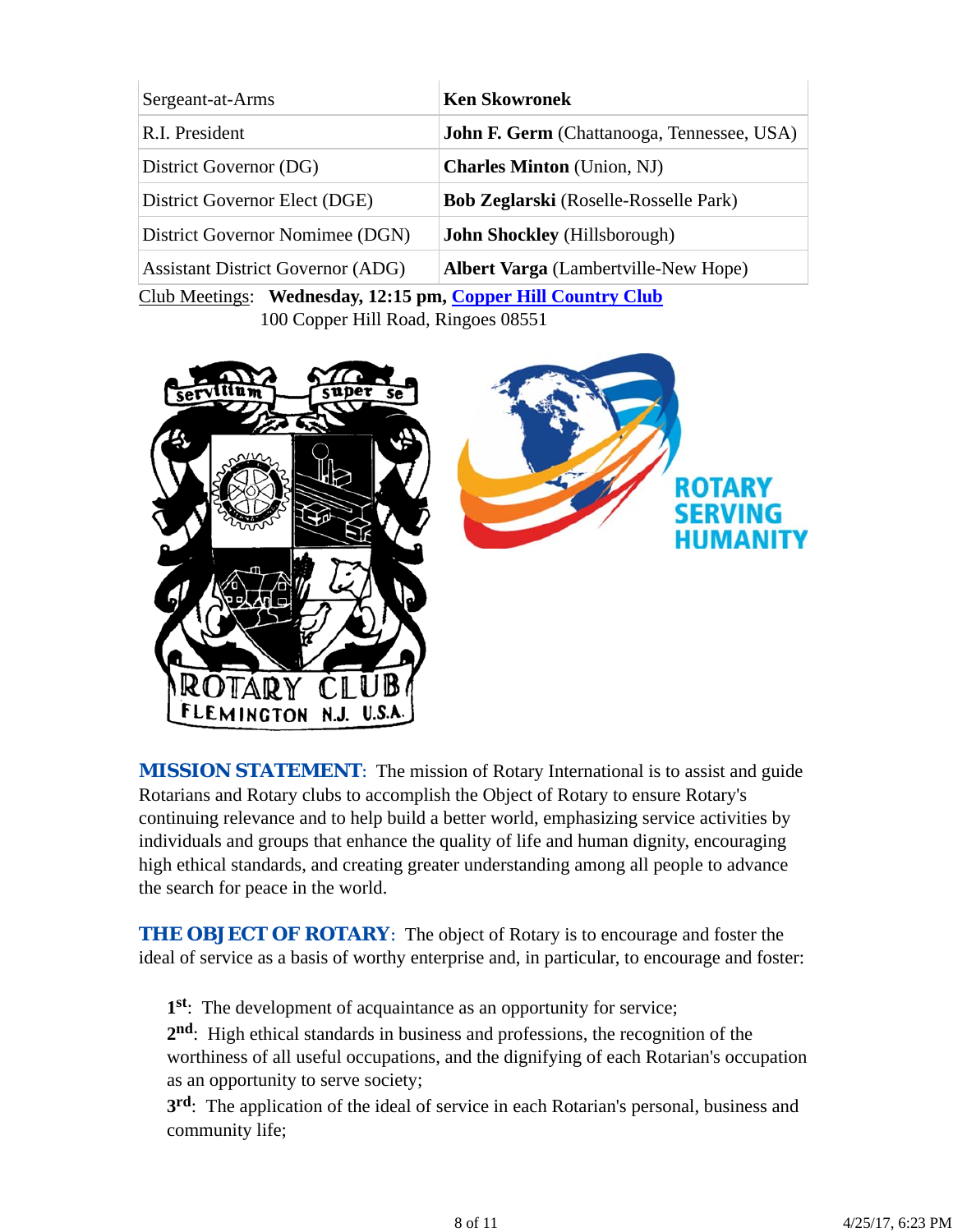**4th**: The advancement of international understanding, goodwill, and peace through a world fellowship of business and professional persons united in the ideal of service.

#### **THE 4-WAY TEST:** "Of the things we think, say or do:

- **1st**: Is it the Truth?
- 2<sup>nd</sup>: Is it Fair to all concerned?
- **3rd**: Will it build goodwill and better friendships?
- **4th**: Will it be beneficial to all concerned?"

#### *ROTARY's AVENUE'S OF SERVICE*:

**1)** Through **Club Service**, we have fun, build lasting friendships, and make sure that our club runs well.

**2)** Through **Vocational Service**, we volunteer our professional skills to serve others and promote integrity in everything we do.

**3)** Through **Community Service**, we address local needs and work with our community to bring lasting improvements.

**4)** Through **International Service**, we meet humanitarian needs around the globe and promote world understanding and peace.

**5)** Through **Youth Service**, we work with young people to help them become the next generation of leaders, visionaries, and peacemakers.

# **2016-2017 CLUB MEMBER ROSTER Rotary Club of Flemington, NJ**

| <b>Rotarian</b>                   | <b>Member Since</b> | <b>Classification</b>           |
|-----------------------------------|---------------------|---------------------------------|
| Black, Bruce B.                   | 2007                | <b>Health and Fitness</b>       |
| Bohler, Herbert C. (Herb)         | 1977                | <b>Specialty Advertising</b>    |
| <b>Boynton, Adam</b>              | 2016                | <b>Church / Social Services</b> |
| Chittenden, Robert L. (Bob)       | 2003                | M.E.F.P. Consulting Engineering |
| Clark, Arthur L. (Sandy)          | 1987                | Printing                        |
| Davidson, James G. (Jim)          | 2002                | <b>Rubber Products</b>          |
| del Campo, Ann                    | 2016                | <b>Scientist &amp; Farmer</b>   |
| <b>Durland, Dianne</b>            | 2017                | <b>Community Banking</b>        |
| Ferrari, Frederick J. (Fred)      | 1964                | Orthodontia                     |
| Fisher, Charles H. (Charlie)      | 1961                | <b>Funeral Services</b>         |
| Fisher, Thomas H. (Tom)           | 2012                | Property & Casualty Insurance   |
| <b>Fogarty, Kyle M.</b>           | 2017                | <b>Financial Advisor</b>        |
| <b>Goodwin, Michael S.</b>        | 2016                | <b>Youth Development</b>        |
| Harrison, Jeffrey (Jeff)          | 1996                | Psychotherapy                   |
| <b>Hyatt, Frederic D. (Fred)</b>  | 2017                | <b>Retired - Aerospace</b>      |
| Kamnitsis, Christopher P. (Chris) | 2001                | <b>Financial Planning</b>       |

Current Number of Members: 41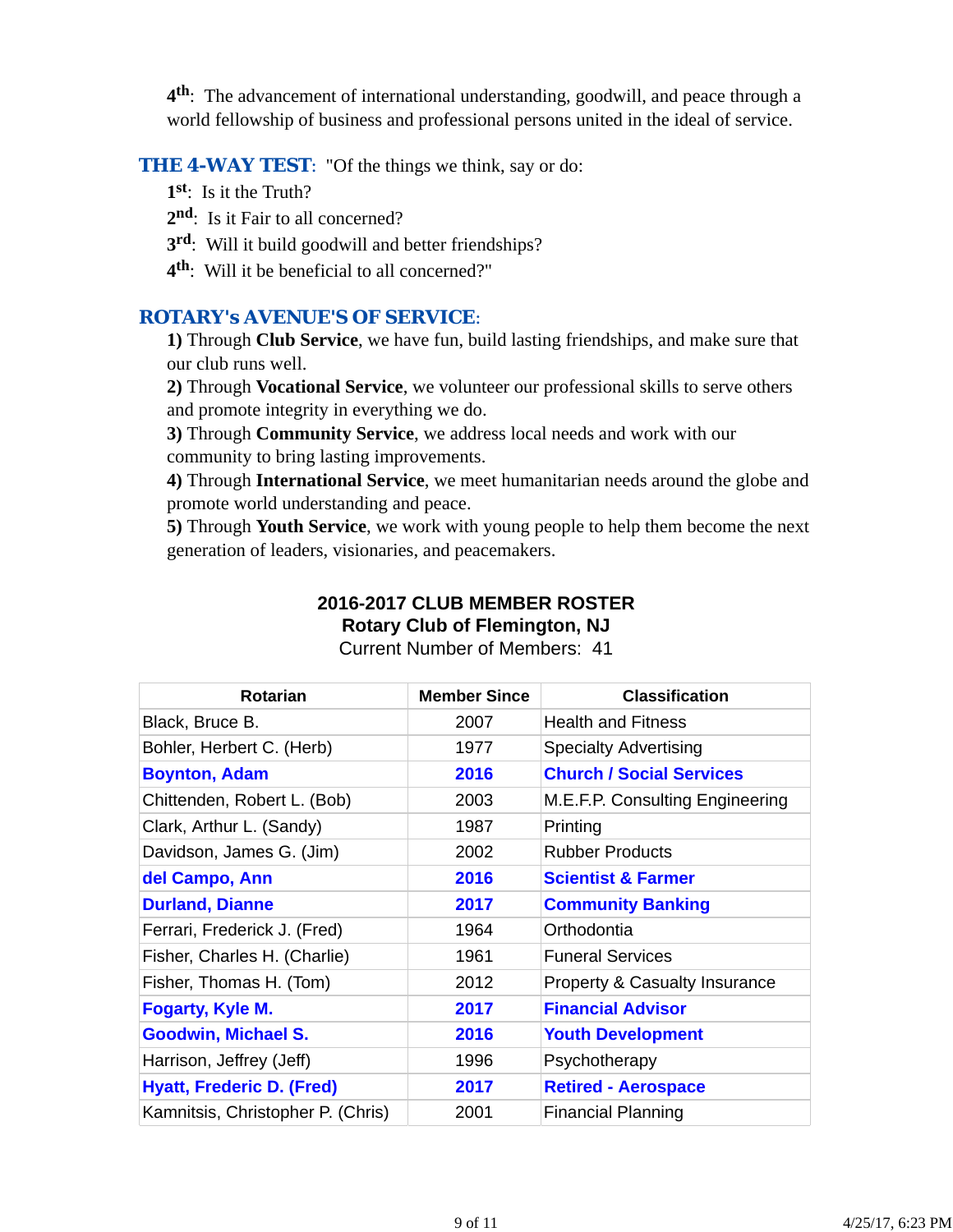| <b>Kritharis, Nikolaos (Nik)</b> | 2016 | <b>Dentistry</b>                  |
|----------------------------------|------|-----------------------------------|
| Liebross, Ira                    | 1997 | <b>Family Medicine</b>            |
| Loew, Darren                     | 2002 | <b>Orthodontics</b>               |
| Martin, Teresa (Terry)           | 1993 | Solid Waste/Recycling             |
| Mazujian, Harry                  | 2004 | Clergy                            |
| McWilliams, Nancy                | 1992 | Psychotherapy                     |
| Metz, Kim                        | 2007 | <b>Technical Education</b>        |
| Muller, George D.                | 1964 | <b>Cut Glass Manufacturing</b>    |
| Newland, Robert D. (Bob)         | 1998 | Insurance                         |
| Ownes, Terry M.                  | 1987 | <b>Floor Covering</b>             |
| Phelan, Christopher J. (Chris)   | 2009 | <b>Chamber Of Commerce</b>        |
| Randolph, R. Wayne               | 1982 | <b>Veterinary Medicine</b>        |
| Ruberto, Johanna S.              | 2016 | <b>High School Administration</b> |
| Schaible, R. Michael (Mick)      | 1998 | <b>Appraisal Services</b>         |
| Skowronek, Kenneth J. (Ken)      | 1994 | Family Law                        |
| Sollner, Richard F. (Dick)       | 1962 | Air Transportation                |
| Stothoff, Richard H. (Dick)      | 1966 | <b>Sanitary Engineering</b>       |
| Vera, Allan S.                   | 2016 | <b>Investment Advisor</b>         |
| Widico, Karen A.                 | 1997 | <b>Public Health Services</b>     |
| Williams, Gwen                   | 1991 | Purchasing/Manufacturing          |
| Wise, Robert (Bob)               | 1992 | <b>Hospital Administration</b>    |
| Woske, Harry                     | 1977 | Cardiology                        |
| Wright, Daniel J. (D.J.)         | 2003 | <b>Funeral Services</b>           |
| Ziegler, Joseph E. (Joe)         | 1988 | <b>Investment Advisor</b>         |
| Zullo, John J. (Johnnie)         | 1987 | <b>Chemical Engineering</b>       |

Yours in Rotary Service! Bob Chittenden

**Rotary Club of Fleminton, NJ** PO Box 751 - Flemington, NJ 08822 www.FlemingtonRotaryNJ.org

Providing "Service Above Self" Since 1923



Rotary Club of Flemington, NJ, USA, PO Box 751, Flemington, NJ 08822

SafeUnsubscribe™ {recipient's email} Forward this email | Update Profile | About our service provider Sent by **bchittenden@jarengineering.com** in collaboration with